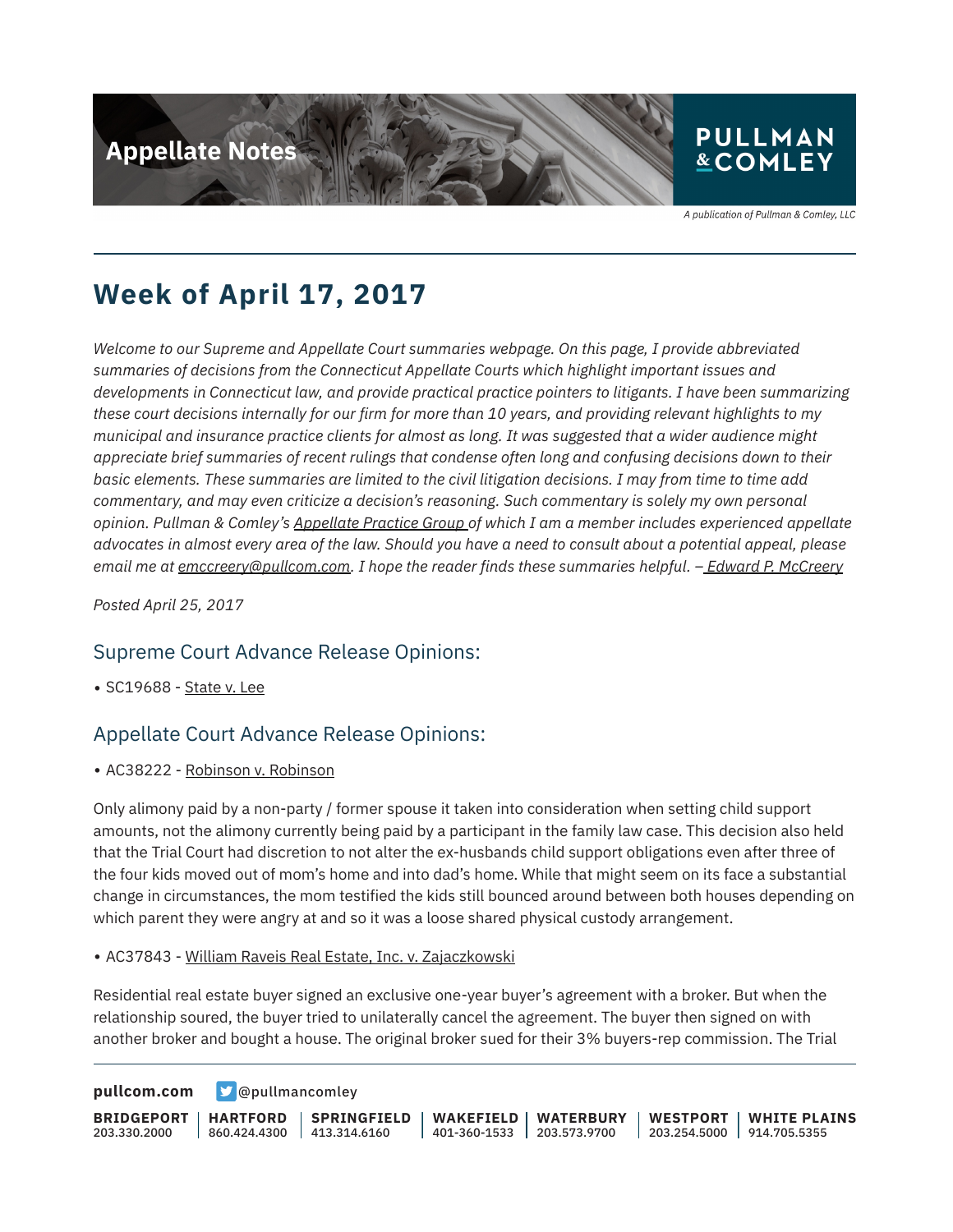# **PULLMAN &COMLEY**

### Week of April 17, 2017

Court rejected multiple defenses by the defendant/buyer, such as it was a contract of adhesion, he did not know what he signed, etc. It was found he was a sophisticated buyer having held executive positions at large corporations. The Trial Court awarded the commission as damages and attorney fees to be set later under an attorney fee clause in the agreement. On appeal, the appellate panel declined to consider a challenge to only one of the Trial Court's reasons why it was the buyer who breached the contract, not the broker. Challenging only one ground accomplishes nothing if the remaining grounds for a buyer's breach remain in place. This decision also held that the Trial Court did not have to hold an evidentiary hearing to set the attorney fee award, especially when the defendant failed to file any objection to either the request for an award or the amount of attorney fees. Under that scenario, the appellate panel will not consider a challenge to the award of fees for the first time on appeal. In any event a Trial Court has knowledge how to set fees, especially like those here, where detailed time records were required by the court and the hourly rate was in the low range. A footnote reminds us that the appeal clock is ticking once the Trial Court makes a finding that a party is entitled to recover attorney fees even though the fee amount has not yet been set by the Trial Court.

#### $\bullet$  AC38492 - Righi v. Righi

A finding that a consensual separation agreement that called for no child support by the ex-husband was fair and equitable does not mean that the Trial Court could not later modify the agreement notwithstanding a lacked of changed circumstances to call for payments when the original Trial Court failed to make a specific finding that to not deviate from the guidelines would be inequitable. "Changed circumstances," or "original deviation from the guidelines w/o a finding," may each be an independent basis to later modify child support.

- AC38431 Arroyo v. Commissioner of Correction
- AC37724 State v. Navarro
- AC37725 State v. Navarro
- AC38509 State v. Prucker
- AC39377 State v. Crenshaw
- AC38359 Brian S. v. Commissioner of Correction
- AC38895 Prendergast. V. Commissioner of Motor Vehicles
- AC37810 State v. Caballero

l

- AC38161 Abreu v. Commissioner of Correction
- AC38205 Green v. Commissioner of Correction
- AC38774 Shipman v. Commissioner of Correction